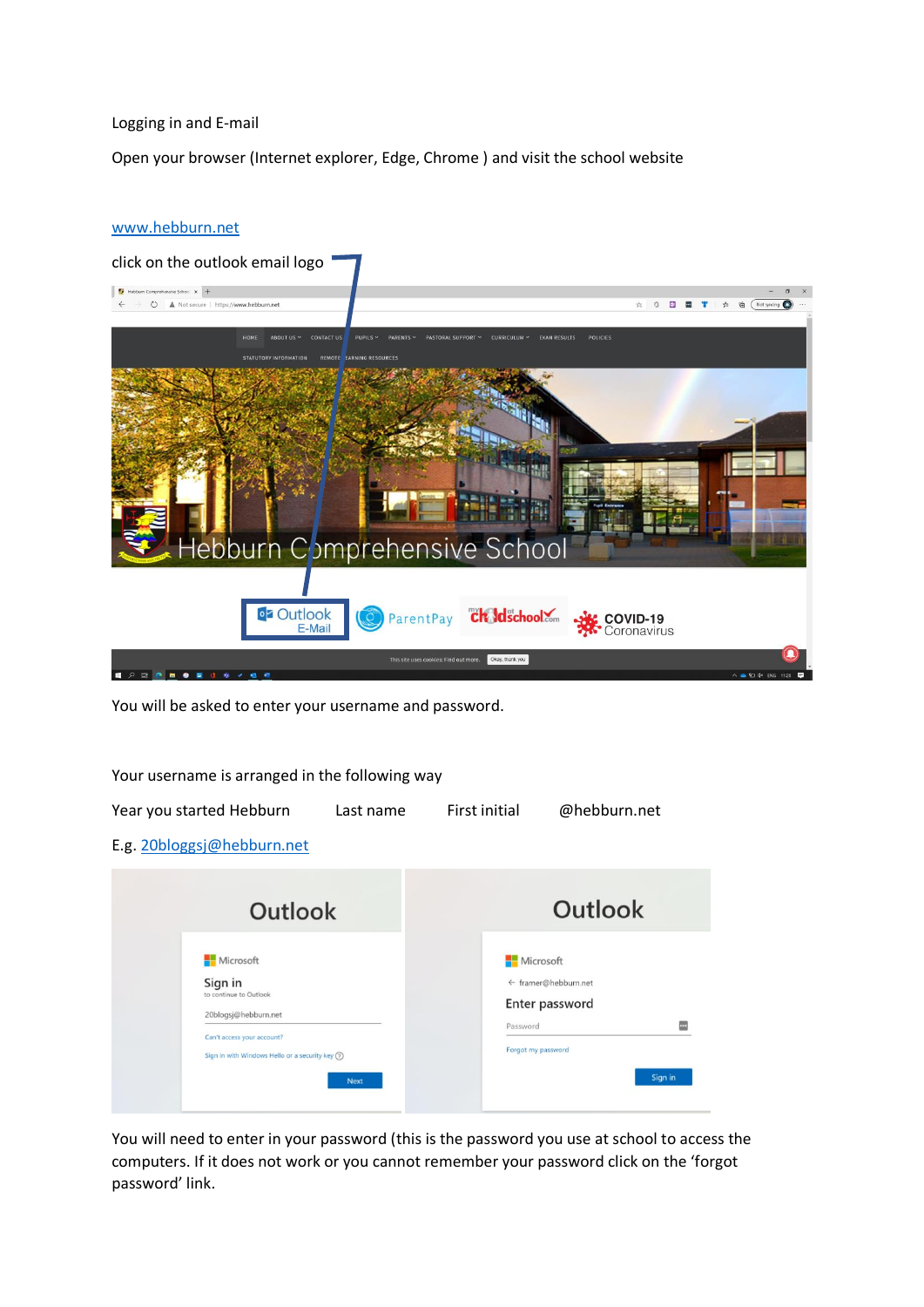

Once you have logged in you can then access your emails. Your received emails will be displayed in a column at the left side of the screen. Simply click the message you would like to read and it will be displayed at the right.

| Ø  | Hebburn Comprehensive School X | $\circ$ | Email - Richard Frame - Outlook                    |
|----|--------------------------------|---------|----------------------------------------------------|
|    | $\rightarrow$ ()               |         | https://outlook.office.com/mail/inbox/             |
|    | <b>Outlook</b>                 |         | Search<br>Ω                                        |
| ≡  | New message                    |         | $\Box$ Archive<br>Delete<br>画                      |
|    | <b>Favourites</b>              |         | Focused<br>Other                                   |
| ہے | Inbox                          | 379     | <b>MyAnalytics</b><br><b>MyAnalytics   Network</b> |
| ⊳  | <b>Sent Items</b>              |         | <b>Last week</b>                                   |

To Create a new message to send to a member of the school community click on the blue 'new message button at the top left of the screen.

## *\*\*\*PLEASE NOTE\*\*\*\**

E-mail should only be used to contact staff and under no circumstances should it be used for informal chat.

The e-mail system is constantly monitored, and any inappropriate content will result in the account being locked and school behaviour sanctions issued to students